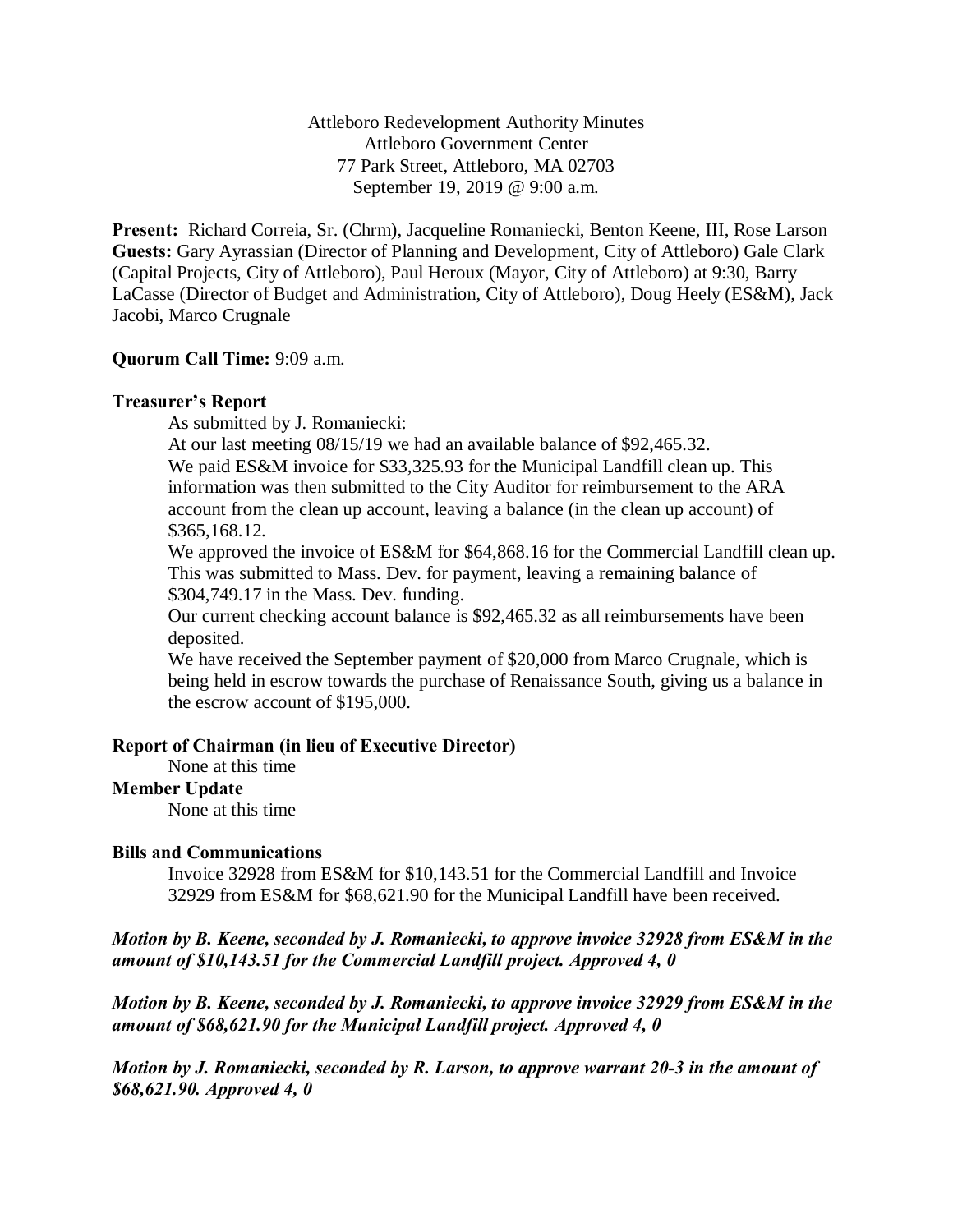*Motion by J. Romaniecki, seconded by B. Keene, to approve MOA reimbursement request #4 in the amount of \$68,621.90 Approved 4, 0*

# *Motion by J. Romaniecki, seconded by B. Keene, to approve invoice 32928 from ES&M in the amount of \$10,143.51 for the Commercial Landfill project and to authorize submission to MassDevelopment for payment to ES&M. Approved 4, 0*

### **Reading/Approval of Minutes**

Regular session minutes for the meeting of August 15, 2019 were presented for approval.

*Motion by B. Keene, seconded by J. Romaniecki, to approve the minutes from the August 15, 2019 meeting. Approved 4, 0*

#### **New Business**

None at this time

### **Project Updates**

**Renaissance South –** J. Jacobi outlined some title issues which will have to be cleared up before Crugnale can close on the property:

- · 2 Mortgage Discharges for the former Old Barn property need to be recorded
- Conservation Commission Certificate of Completion for old building removals on the site must be filed
- An old rail yard is located in part of the plot, triggering the need for a MA 54A form. The Secretary of Transportation will need to approve the form in order for Crugnale to secure a building permit
- The letter from the FTA outlining their approval of the appraisal and their release of interest in the property upon closing, needs to be in recordable form, and needs to include a boundary description

If the property does not close by October 4, 2019, a new appraisal may be required by the FTA

- 9:48 a.m. Mayor Heroux left the meeting
- 9:51 a.m. M. Crugnale and J. Jacobi left the meeting
- 9:53 a.m. B. LaCasse and G. Ayrassian left the meeting

**Landfills Cleanup –** D. Healy reported that the cleanup will take another 6 weeks of digging, and reporting will be worked on over the winter. The project will be done by spring 2020.

**TDI Update –** George Durant, a Fellow from Mass Development, will be working with Catherine Feerick

#### **Unfinished Business**

**MBTA Land Swap** 6 No update at this time

#### **Next Meetings**

Thursday, October 24 @ 9:00 a.m.